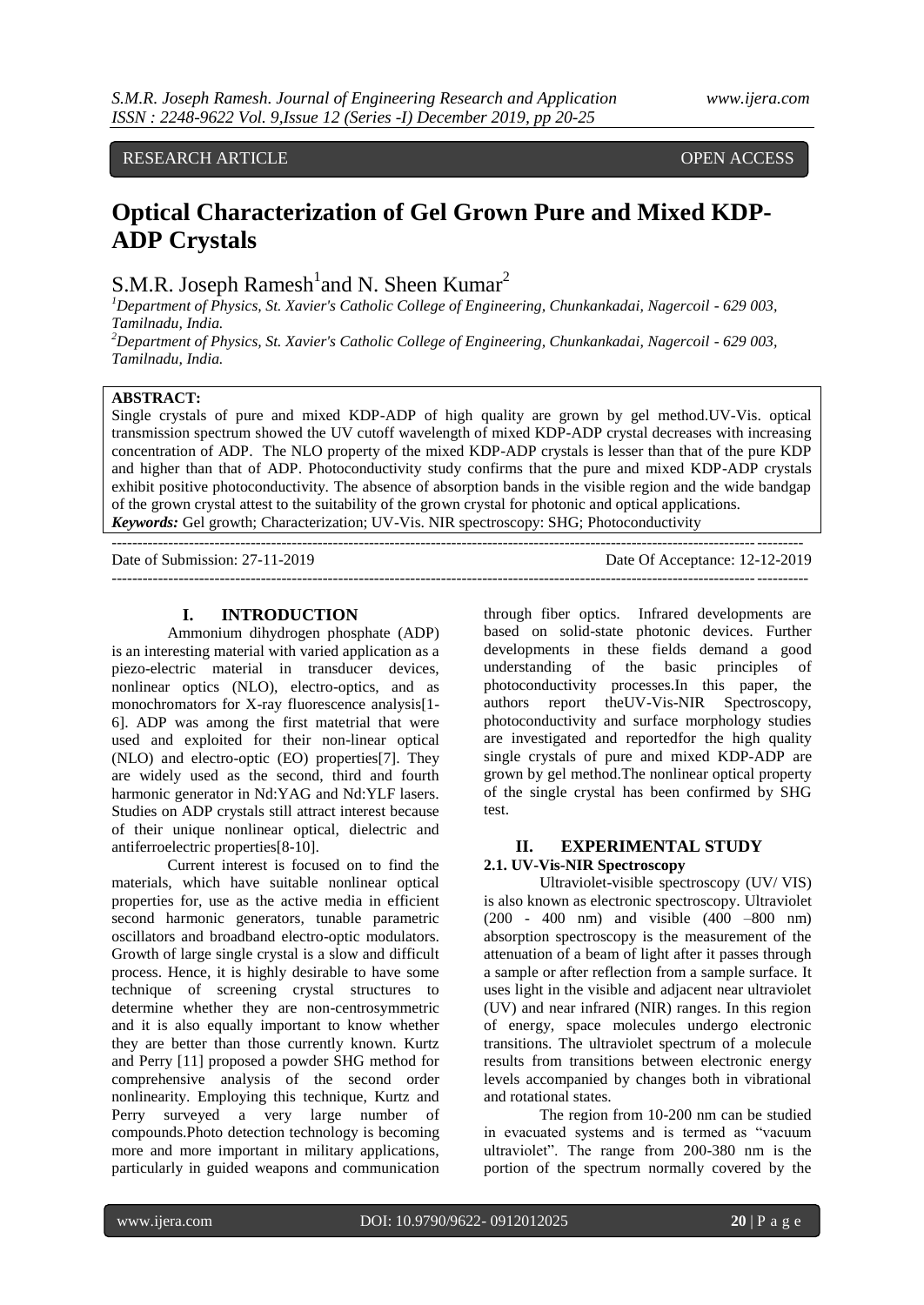term ultraviolet. The atmosphere is transparent in this region and quartz optics may be used to scan from 200-380 nm. The excitation of electrons from p & d orbitals,  $\pi$ -orbitals and particularly  $\pi$ conjugated systems occurs above 200 nm and gives rise to readily accessible and informative spectra.

The spectral range, which is accessible with most instruments, is from 200 nm to 800 nm and this entire region is often referred to as ultraviolet spectrum although it includes the visible region (380 to 780 nm). A tungsten filament lamp is generally used for the visible region of the spectrum. Conjugation of double bonds lowers the energy required for the transitions and absorption moves to longer wavelength.An energy level diagram showing electronic transitions is depicted in Figure 1.1.



**Figure 1.1:**Energy level diagram with electronic transitions

### **2.2 Optical Bandgap**

Though ionic crystals absorb strongly in the ultra-violet region and reveal interesting features in respect of band-to-band transitions, a study on this aspect was first made on semiconductor crystals [12]. In the case of crystalline materials, the absorption edge is observed in the short wavelength range [13]. This low wavelength data are related to interband . Hence, in the present work an attempt was made to analyze optical absorption data obtained on single crystals of pure and mixed KDP-ADP at room temperature.

The optical energy gap  $(E_{\varphi})$  can be calculated from the well-known quadratic equation [14] which is often called Tauc law

(1.1)

 $ahv = A(hv-E<sub>g</sub>)<sup>n</sup>$ 

where  $hv = incident photon energy$ ,

 $\alpha$  = absorption coefficient,

 $E<sub>g</sub>$  = band gap of the material,

A = constant that depends on the electronic transition probability and

For direct allowed transition  $n = \frac{1}{2}$ , indirect allowed transition  $n = 2$ .

#### **2.3. NLO test – Kurtz and Perry Powder SHG Method**

The nonlinear optical property of the grown single crystal is tested by passing the output of Nd:YAG Quanta ray laser through the crystalline powder sample. The schematic of the experimental setup used for SHG studies is shown in Figure 1.2. A Q-switched, mode locked Nd:YAG laser was used to generate about 6 mJ/pulse at the 1064 nm fundamental radiation.



**Figure 1.2:**Schematic experimental setup for SHG efficiency measurement

## **2.4. Photoconductivity Studies**

Photoconduction, as the name suggests, includes the generation and recombination of charge carriers and their transport to the electrodes. When photons of energy greater than that of the band gap of the material are incident upon a photoconductive material, electrons and holes are created in the conduction and valence bands, respectively increasing the conductivity of the sample. But this statement is only partially true. In a doped material, for example, the impurity atom absorbs the photon of slightly less energy than that of the band gap and free electron is created in the conduction band [15].

The crystal sample is well-polished and surfaces are cleaned with acetone. This is attached to a microscope slide and two electrodes of thin copper wire (0.14 cm diameter) are fixed on to the specimen at some distance apart using silver paint. After this it is annealed at a temperature of 100 °C to perfect dryness. A d.c. power supply, a Keithley 485 picoammeter and the prepared sample are connected in series. The applied field is increased from 0 to 2000 Vcm-1. The sample is covered with a black cloth to avoid exposure to any radiation. The current (dark) is measured. To measure the photoconductivity, light from a 100 W halogen lamp is focused onto the sample. The current is noted for varying applied fields.In few cases, it has been observed that when radiation of certain energy is incident on a photoconductor, a decrease in current is observed instead of the expected increase; this phenomenon is called "negative photoconductivity". The variation in the mobilities of charge carriers is generally very small and hence can be ignored.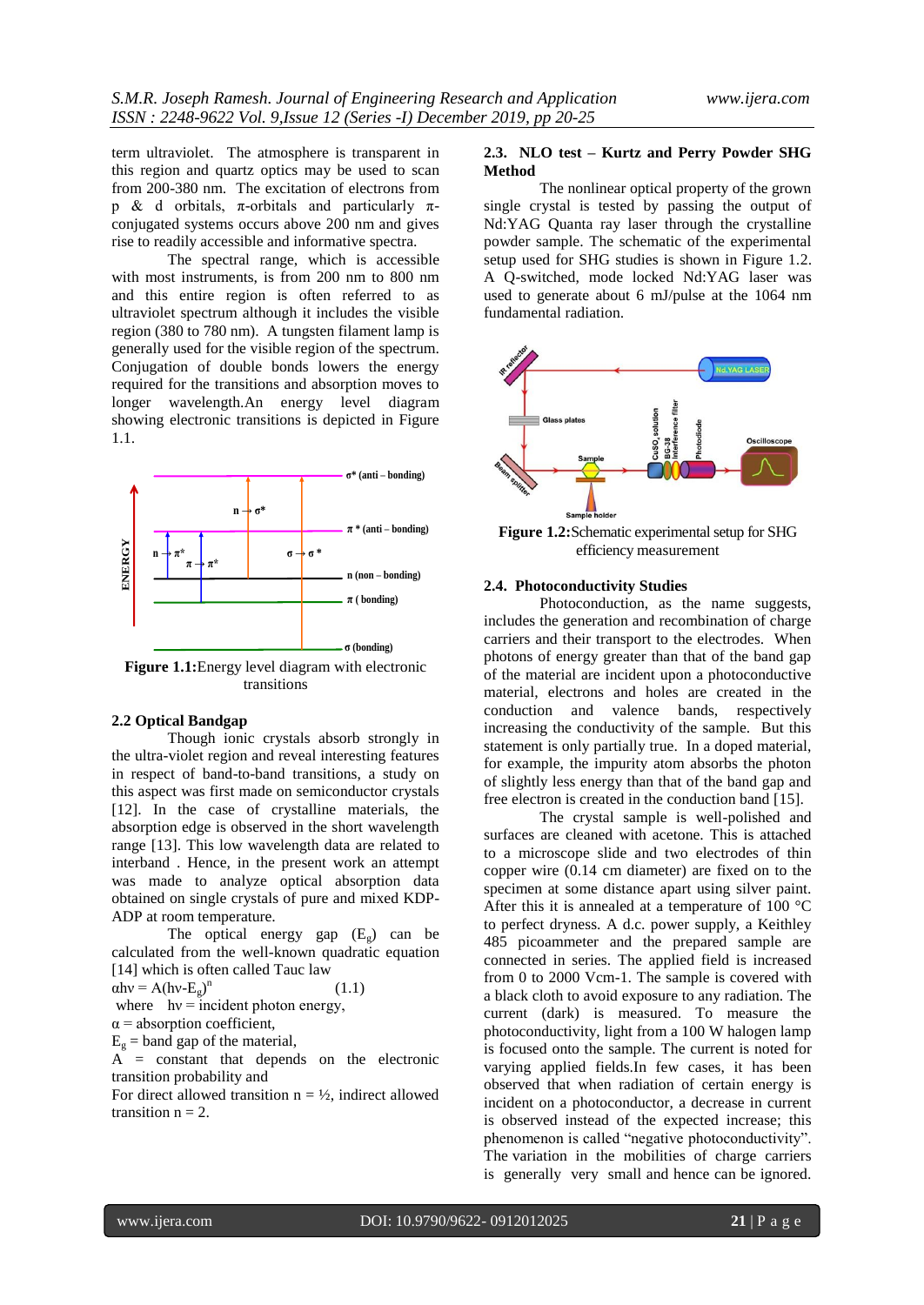This means that either the number of free charge carriers or their life time is substantially reduced by incident radiation [16].

## **III. RESULTS AND DISCUSSION 3.1. UV-Vis. Analysis**

The transmission spectrum plays a vital role in identifying the potential of a NLO material because a given NLO material can be of utility only if it has a wide transparency window without any absorption in UV and visible region.Optical transmittance spectra were recorded at room temperature using PerkinElmer Lambda 35 spectrophotometer on  $\sim$ 2 mm thick plates in the Zcut plateswith highly transparent, defect free single crystals of pure and mixed KDP-ADP. The UV– Visible transmittance spectra were recorded in the wavelength region 200–1100 nm of pure KDP and ADP and mixed KDP-ADP crystals are shown in Figure 1.3. From Figure 1.4 it shows the transparency in the visible spectral range of the samples. The crystal is highly transparent in the near UV, Visible and near IR regions. From the spectrum it is observed that the transmittance percentage of mixed KDP-ADP and pure ADP crystals are higher than that of the pure KDP crystal. The transmittance is higher than 90 % above 310 nm and it increases further as the wavelength increases towards the visible and NIR regions, which is an essential parameter for NLO application. Thus, the large transmittance window in the entire visible –NIR region enables very good optical transmission of the second harmonic frequencies of Nd:YAG laser. The optical transparency range is almost the same in all the crystals and there is a marked change in the onset wavelength and also in the percentage transmittance for mixed KDP-ADP crystals. The cut-off wavelength is slightly reduced for increasing ADP concentration in KDP from 0.2 to 1 mole. The low value of cut-off wavelength and the large transmittance window are the most desirable properties of the crystals used for NLO applications. The absorption coefficients  $(\alpha)$  have been calculated using the following formula:

$$
\alpha = \frac{1 - (T + R)}{L} \tag{1.2}
$$

where T is the measured value of transmittance, L is the length of the sample in Z-direction and R is the total reflection ratio of the two polished surfaces normal to the incident light ( $R = 0.08$  at 1.05  $\mu$ m).



**Figure 1.3:** UV-Vis. optical transmission spectrum of pure and mixed KDP-ADP single crystals

Figure 1.4 shows the plots of  $(\alpha h\nu)^2 v$ shu for pure and mixed KDP-ADP crystals. The bandgap energy of the pure KDP crystal is found to be 3.63 eV. This indicates that pure KDP is a higher band gap energy material. From Figure 1.4, it is evident that KDP crystal has UV cutoff at 341 nm. The UV cutoff wavelength of mixed KDP-ADP crystal decreases with increasing concentration of ADP. It reveals that the UV cutoff wavelength of mixed KDP-ADP crystals can be tuned by adjusting



**Figure1.4:** Optical bandgap measurements of pure and mixed KDP-ADP single crystals the concentration of ADP from 0.2 to 1 mole which makes it suitable for fabricating optoelectronic devices as per our needs. A UV cut-off below 300 nm is sufficiently low for SHG laser radiation at 1064 nm or other applications in the blue region. The absence of absorption bands in the visible region and the wide bandgap of the grown crystal attest to the suitability of the grown crystal for photonic and optical applications [17]. The calculated bandgap energy and UV cutoff wavelength of all the grown crystals are presented in the Table 1.1.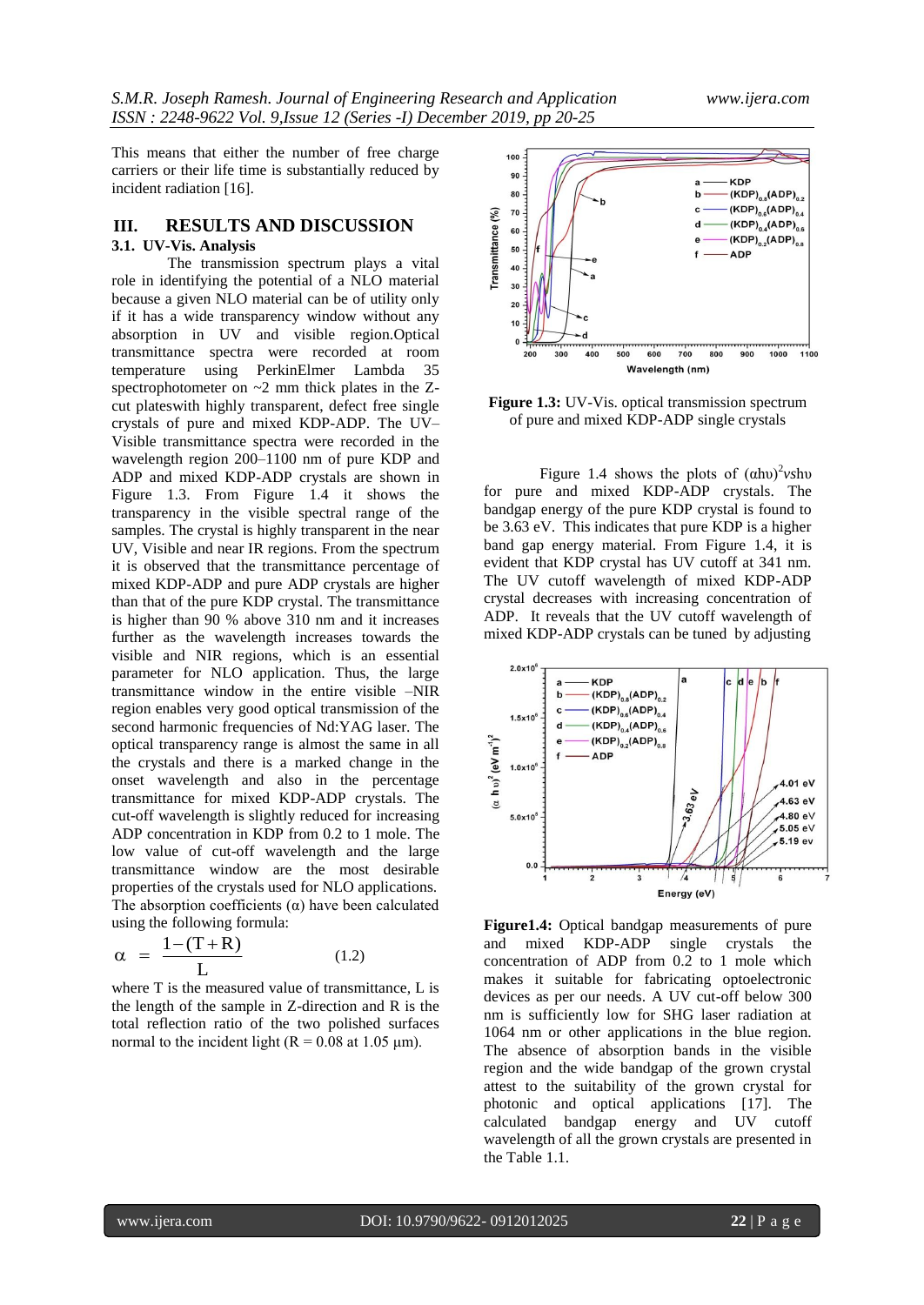| <b>Table 1.1:</b> Optical bandgap energy values and |
|-----------------------------------------------------|
| cutoff wavelength values of pure and mixed KDP-     |
| ADP single crystals                                 |

| Sample name              | <b>Optical</b><br>bandgap<br>energy | TELET SHIKIV VI YSIMIS<br><b>Cutoff</b><br>wavelength |  |
|--------------------------|-------------------------------------|-------------------------------------------------------|--|
|                          | (eV)                                | (nm)                                                  |  |
| <b>KDP</b>               | 3.63                                | 341                                                   |  |
| $(KDP)_{0.8}(ADP)_{0.2}$ | 4.01                                | 309                                                   |  |
| $(KDP)_{0.6}(ADP)_{0.4}$ | 4.63                                | 267                                                   |  |
| $(KDP)_{0.4}(ADP)_{0.6}$ | 4.80                                | 258                                                   |  |
| $(KDP)_{0.2}(ADP)_{0.8}$ | 5.05                                | 245                                                   |  |
| ADP                      | 5.19                                | 239                                                   |  |

#### **3.2. NLO Studies**

A Q switched Nd:YAG laser beam of wavelength 1064 nm was used within an input beam energy of 6.5 mJ/pulse and pulse width of 8 ns, the repetition rate being 10 Hz. The SHG radiations of 532 nm (green light) emitted were collected by a photo multiplier tube (PMT-Philips Photonics model 8563) and the optical signal incident on the PMT was converted into voltage output at the CRO (Tektronix-TDS 3052). The second harmonic generation developed in the pure and mixed KDP-ADP crystals grown in the present work has been confirmed by the emission of green radiation from the powder sample. The output power from the pure KDP and different concentration of ADP -KDP crystals was compared to that of urea crystal and the results are presented in Table 1.2. The amplitude of the green radiation is found to be decreased when the concentration of ADP increased in the mixed crystals. Thereby, the NLO property of the mixed KDP-ADP crystals is lesser than that of the pure KDP and higher than that of ADP.In the case of  $(KDP)_{0.6}(ADP)_{0.4}$  and  $(KDP)_{0.4}(ADP)_{0.6}$  crystals, the SHG efficiency is less than the efficiency of  $(KDP)_{0.8}(ADP)_{0.2}$  and  $(KDP)_{0.2}(ADP)_{0.8}$  crystals. This may be due to the deterioration of crystalline perfection [18].

| Table 1.2: The obtained SHG data and efficiency  |  |
|--------------------------------------------------|--|
| values of pure and mixed KDP-ADP single crystals |  |

|                          | Input<br>power | Output<br>power | <b>SHG</b><br>efficiency |
|--------------------------|----------------|-----------------|--------------------------|
| Sample name              | (mJ)           | (mV)            | compared<br>with<br>KDP) |
| <b>KDP</b>               | 6.5            | 53              |                          |
| $(KDP)_{0.8}(ADP)_{0.2}$ | 6.5            | 47.2            | $0.89 \times$            |
| $(KDP)_{0.6}(ADP)_{0.4}$ | 6.5            | 12.4            | $0.23 \text{ times}$     |
| $(KDP)_{0.4}(ADP)_{0.6}$ | 6.5            | 18.8            | $0.35 \text{ times}$     |
| $(KDP)_{0.2}(ADP)_{0.8}$ | 6.5            | 26.3            | $0.49 \times$            |
| ADP                      | 6.5            | 7.5             | $0.14 \times$            |

#### **3.3. Photoconductivity Analysis**

The experiment was performed at room temperature. The variation of photo current  $(I_{ph})$  and dark current  $(I_d)$  with applied field of pure and mixed KDP-ADP crystals are shown in Figures 1.6 - 1.11. The current increased when the sample was illuminated and it decreased suddenly when the illumination was stopped. It is observed from the plot that the dark current is less than the photo current for all the grown crystals in the present study, thus revealing that the pure and mixed KDP-ADP crystals exhibits positive photoconductivity [16]. In general positive photoconductivity is attributed to generation of mobile charge carriers caused by the absorption of photons [5].





**Figure 1.6:** Field dependent conductivity of  $(KDP)_{0.8}(ADP)_{0.2}$ single crystal





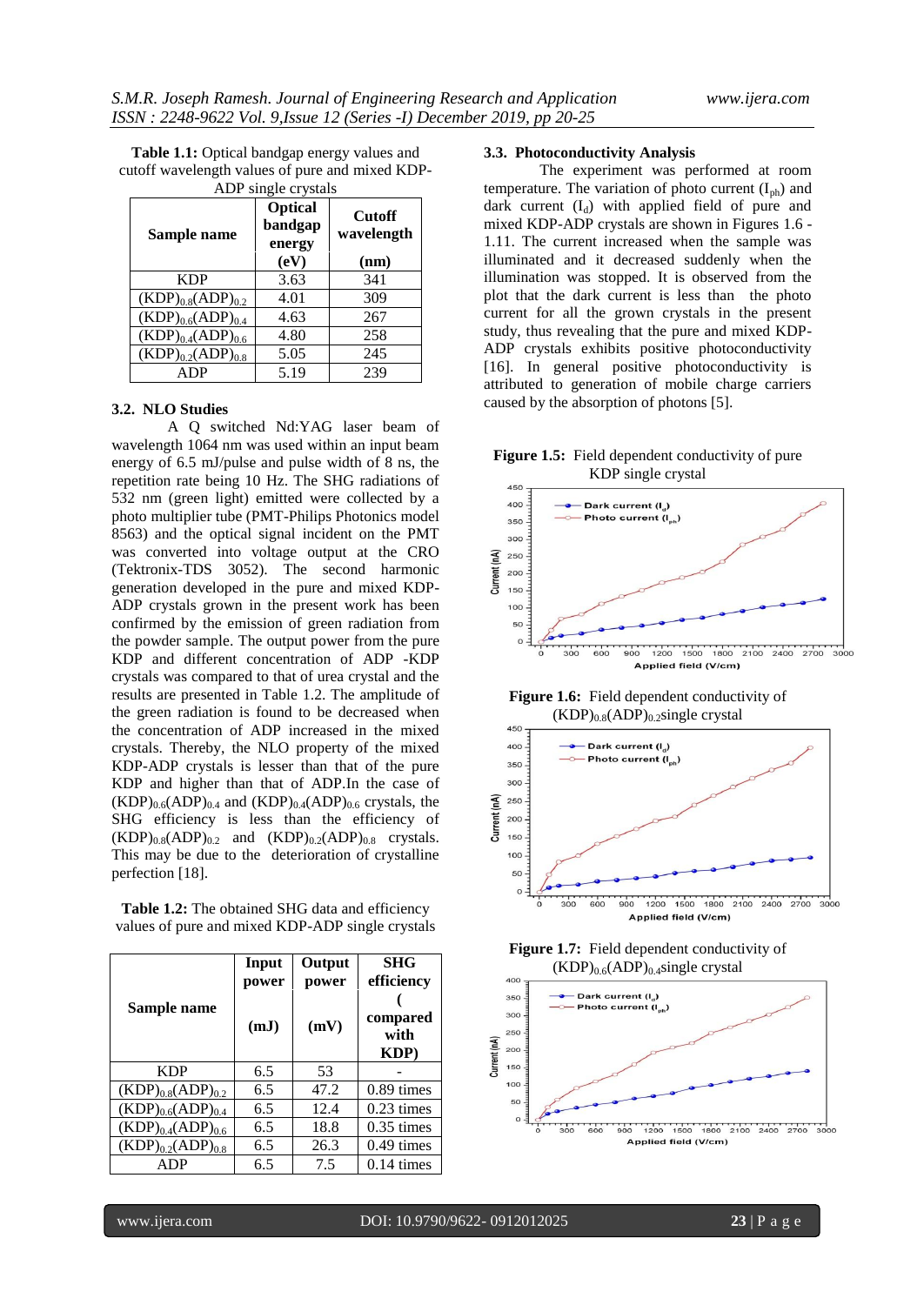

**Figure 1.9:** Field dependent conductivity of  $(KDP)_{0.8}(ADP)_{0.2}$ single crystal



**Figure1.10:**Field dependent conductivity of ADP single crystal



When a semiconductor or insulator absorbs radiation of sufficient quantum energy, there is an increase of electrical conductivity called photoconductivity. Photoconductors are useful for varying electric current by means of light. Photoconductivity results if the effect of light is primarily either to increase the density of free carriers or if the effect of light is to decrease the resistance of barriers in the material. When barriers are not present, the absorption of radiation producing photoconductivity ionizes either hostcrystal atoms or impurity atoms, producing free electrons and free holes, or free charge carriers of just one sign, respectively. It is the change in the density of free charge carriers throughout the photoconductor which is responsible for the photoconductivity. When barriers to the flow of electrons are present, there are regions of

photoconductor with a high density of free carriers separated from other similar regions by narrow regions with lower density of free carriers. The latter regions, often in the form of space-charge layers, prohibit the flow of charge carriers from one region of the photoconductor to another. The action of light in this case is to decrease the height of the barrier, thus permitting greater charge carrier flow between different regions of the photoconductor [15].

## **IV. CONCLUSION**

Single crystals of pure and mixed KDP-ADP of high quality are grown by gel method.UV-Vis. optical transmission spectrum showed the UV cutoff wavelength of mixed KDP-ADP crystal decreases with increasing concentration of ADP. The NLO property of the mixed KDP-ADP crystals is lesser than that of the pure KDP and higher than that of ADP. It is observed from the plot that the dark current is less than the photo current for all the grown crystals in the present study, thus revealing that the pure and mixed KDP-ADP crystals exhibits positive photoconductivity. The absence of absorption bands in the visible region and the wide bandgap of the grown crystal attest to the suitability of the grown crystal for photonic and optical applications.

#### **REFERENCES**

- [1]. Ram Kripal, SantwanaShukla, PrashantDwivedi, EPR and optical studies of Cu2+ doped ammonium dihydrogenphosphate single crystals, Physica B 407 (2012) 656-663.
- [2]. P. Rajesh, K. Boopathi, P. Ramasamy, Investigations on the solubility, growth, structural, optical, mechanical, dielectric and SHG behaviour of ammonium acetate doped ammonium dihydrogen phosphate crystals, J Crystal Growth 318 (2011) 751-756.
- [3]. K. Srinivasan, A. Cantoni, G. Bocelli, Compositional de-pendence of morphology and lattice parameters during growth of K1 x(NH4)xH2PO4 mixed crystals, Cryst. Res. Technol. 45(7) (2010) 737-746.
- [4]. R. AnandaKumari, Growth and characterization of NLO crystal, Ind. J. Pure & Appl. Phys. 47 (2009) 369-371.
- [5]. Y. Asakuma, Q. Li, H. M. Ang, M. Tade, K. Maeda, K. Fukui, A study of growth mechanism of KDP and ADP by means of quantum chemistry, Appl. Surface Sci. 254(15) (2008) 4524-4530.
- [6]. XiueRen, DongliXu, DongfengXue, Crystal growth of KDP, ADP, and KADP, J Crystal Growth 310 (2008) 2005-2009.
- [7]. DongfengXue and HenrykRatajczak, Effect of hydrogen bonds on physical properties of